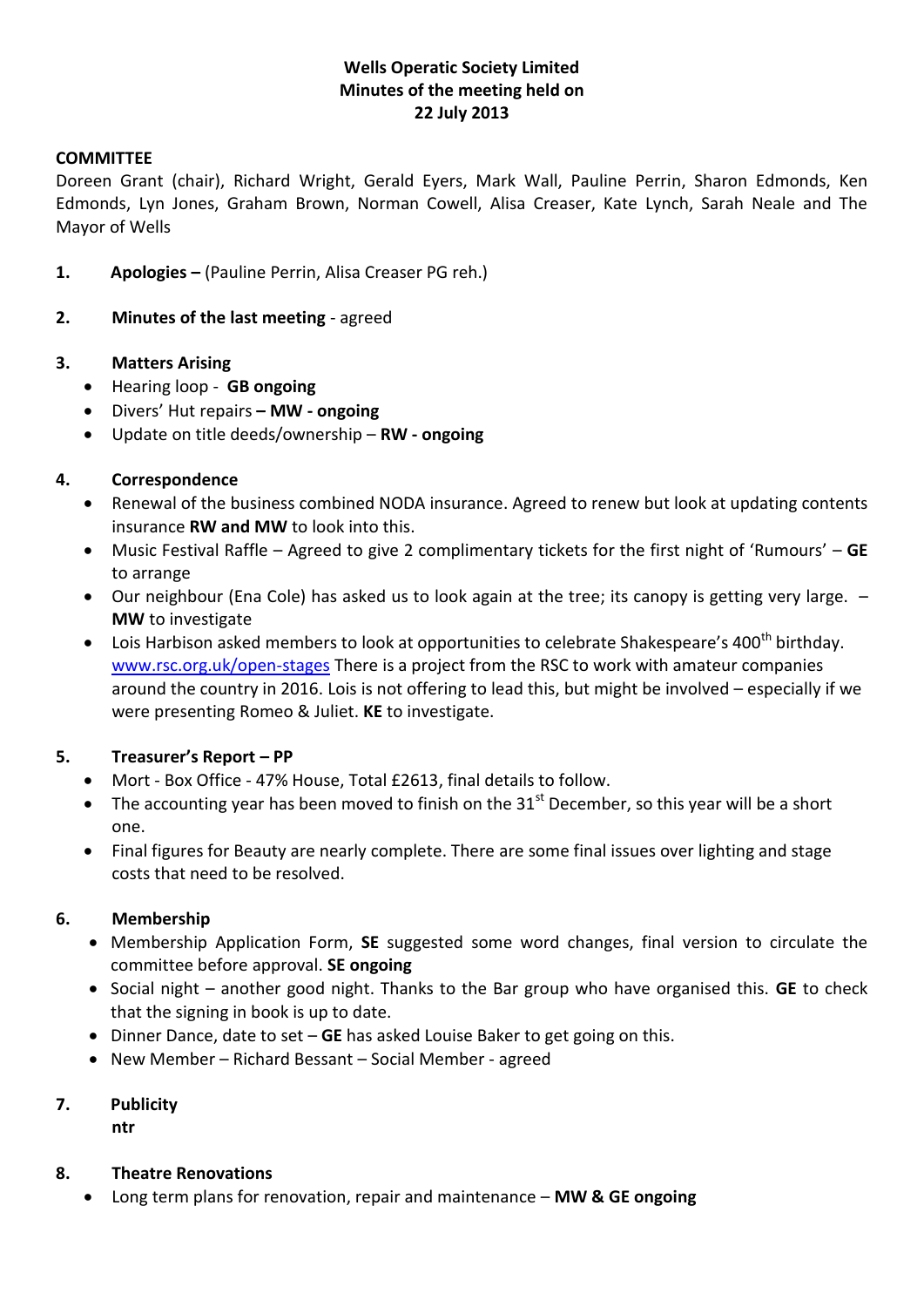- Orchestra Pit sub-group report **–** the fund raising section are getting ideas but will wait to get the nod to start. The technical section is preparing information and a proposal. They have look in detail at – under the stage, rear entrance, stage levelling, site lines, sound and vision monitors. GE and MW recommended that the whole project should be brought to the membership and agreed at an EGM. Careful timing and project management is essential. **RW - ongoing**
- Bar changes A working party will deal with several changes in the bar area during August 11-13. A new salt machine (water softener) will be installed. After this a new TV monitor, performance lighting and new furniture can be looked at. The committee are concerned that the bar area is frequently being left in a mess (dirty glasses out, door open, empty's not taken away etc). It may be necessary to change the door code so that only a bar supervisor can open up and has to take responsibility to closing the bar. We agreed that changes would come into effect on September  $1<sup>st</sup>$ and the membership would be informed by email of that. DG to talk to Sarah Briton and Gill Kerton. **DG - ongoing**
- Fire inspection report new extinguishers installed **RW – done**

# **9. Production/Trifold/Hire**

- (8.30pm) Brian Epps *'Spend Spend Spend'.* After an enthusiastic and informative presentation the committee agreed to ask Brian to direct the show in May 2015. **RW** to contact Brian, **GE** to look at dates. For the first time in many years this would mean the director's fee (£1500) would need to be added to the budget. We are now looking for a producer, MD and choreographer for the show.
- 2014 calendar presented by GE agreed
- Mort review The committee felt that the play was very good and enjoyable. The sound and lighting were excellent. The performances were great especially Mort and Death. Congratulations to all involved with the show.

# **Productions planned**

- **July 26 and 27 2013 –** *Endgame* **Maria Olteanu-Furze** Directing, **DG** Producer, **Catherine Tucker** - Set Design.
- **September 11 – 14 2013**  *Pajama Game* **AH -** Directing, **Sheila Ross –** MD, **Carol Applegate –** Choreography, **GB** - Lighting, **PR** - Sound, **Chris Spray** - Stage Manager, Budget – **agreed**, Ticket price - **£12 & £9**, Rehearsal schedule - **agreed**
- **October 23 – 26 2013** *Rumours* by Neil Simon **DG -** Directing**, MW –** Set Design, **Georgia Wall** Stage Manager, **Bill Hayward** - Lighting & Sound, **Sophie and Emma Longley** - Props, Budget TBA, Ticket price – TBA. Reh schedule - **agreed**
- **December 14 – 21 2013** *Goldilocks and the Three Bears* **– SE -** Directing**, Nick Barlow** MD**, Vicky Orman -** Producer**, Charlie Watkins** - SM**, Sarah Briton** - Costume, **Cast** - Adult Choreographer, **Ella Upham** - Children's choreographer, **GB** - Lighting, **PR** - Sound -, **FB** - Prompt -, **Lesley Ricketts** - Props, Budget – TBA, Ticket price – TBA, Rehearsal schedule – **agreed**
- **March 26 – 29 2014** a Play? Any volunteers?
- **May 19 - 24 2014 –** *Into the Woods* (rights received), **Lois Harbinson –** Directing, **GB** Producing**, Sheila Ross -** MD, **Catherine Tucker –** SM, **SN** - Choreography, **Louise Baker** - Costumes**, GB** - Lighting**, GB** - Sound**, Emma Longley** - Props**,** Budget – TBA, Ticket Price – TBA, Rehearsal schedule - TBA
- **September 24th -27th 2014** Play or musical? Any volunteers?
- **December 2014** Pantomime? Any volunteers?
- **March 2015** a play Any volunteers?
- **May 2015** *- Spend Spend Spend,* **Brian Epps –** Directing,? Producing**,? -** MD,**? –** SM,**?**  Choreography,? - Costumes**,?** - Lighting**,?** - Sound**,?** - Props**,** Budget – TBA, Ticket Price – TBA, Rehearsal schedule - TBA